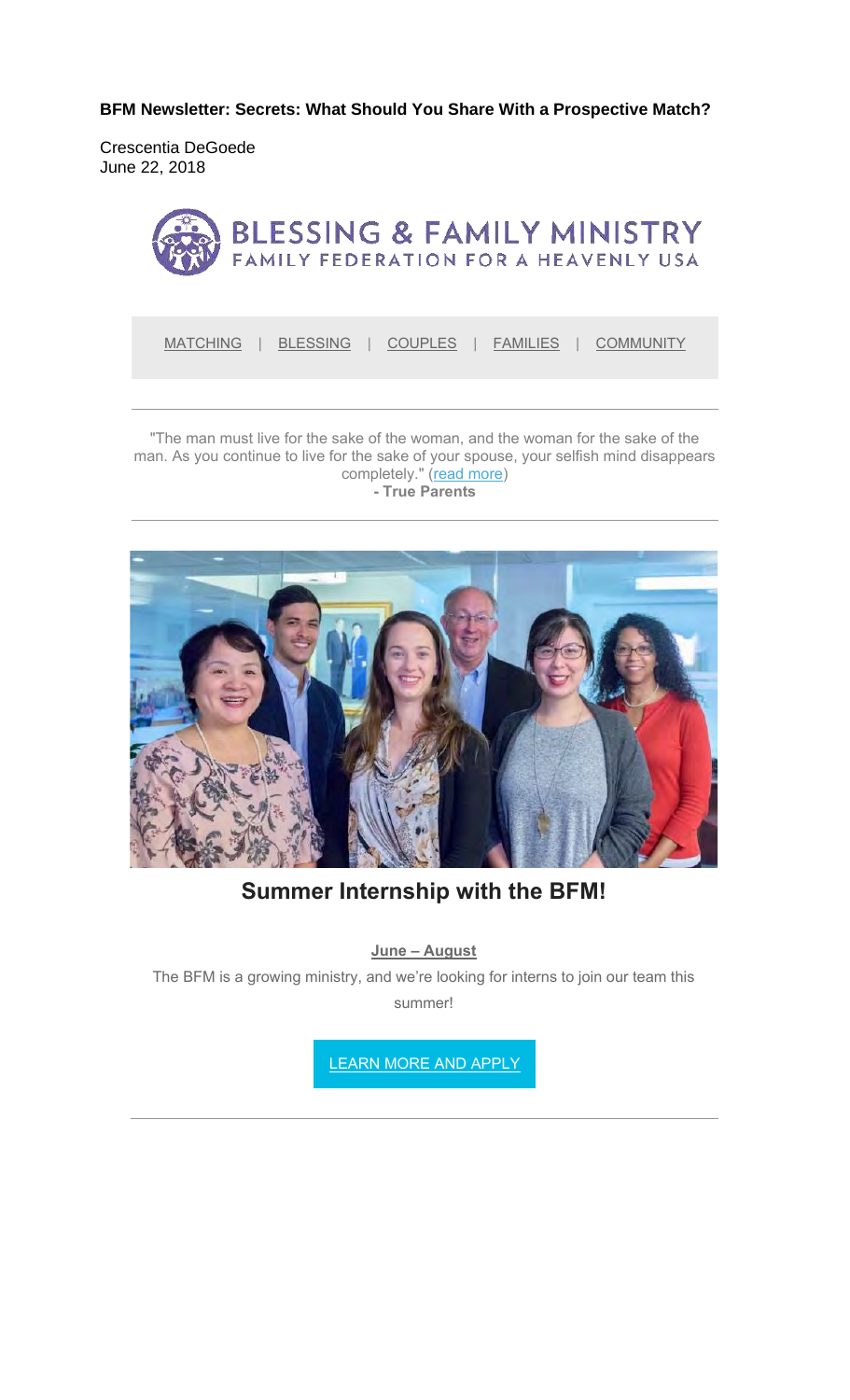

# **Secrets: What Should You Share With a Prospective Match?**

### **"Right From the Start" By Sandra Lowen**

Marriage and Family Therapist Sandra Lowen offers advice to Matching Candidates as they navigate finding a lifelong partner.

### READ ARTICLE



### **Article: Help! My Spouse Doesn't Listen to Me!**

Read these tips on how to improve your communication when it really matters.

READ ARTICLE



## **Hyojeong Cheongpyeong 21-Day Special Workshop for International Youth**

#### **June 30-July 20**

Don't miss the opportunity to attend the upcoming 21-Day Special Workshop for International Youth!

REGISTER OR LEARN MORE